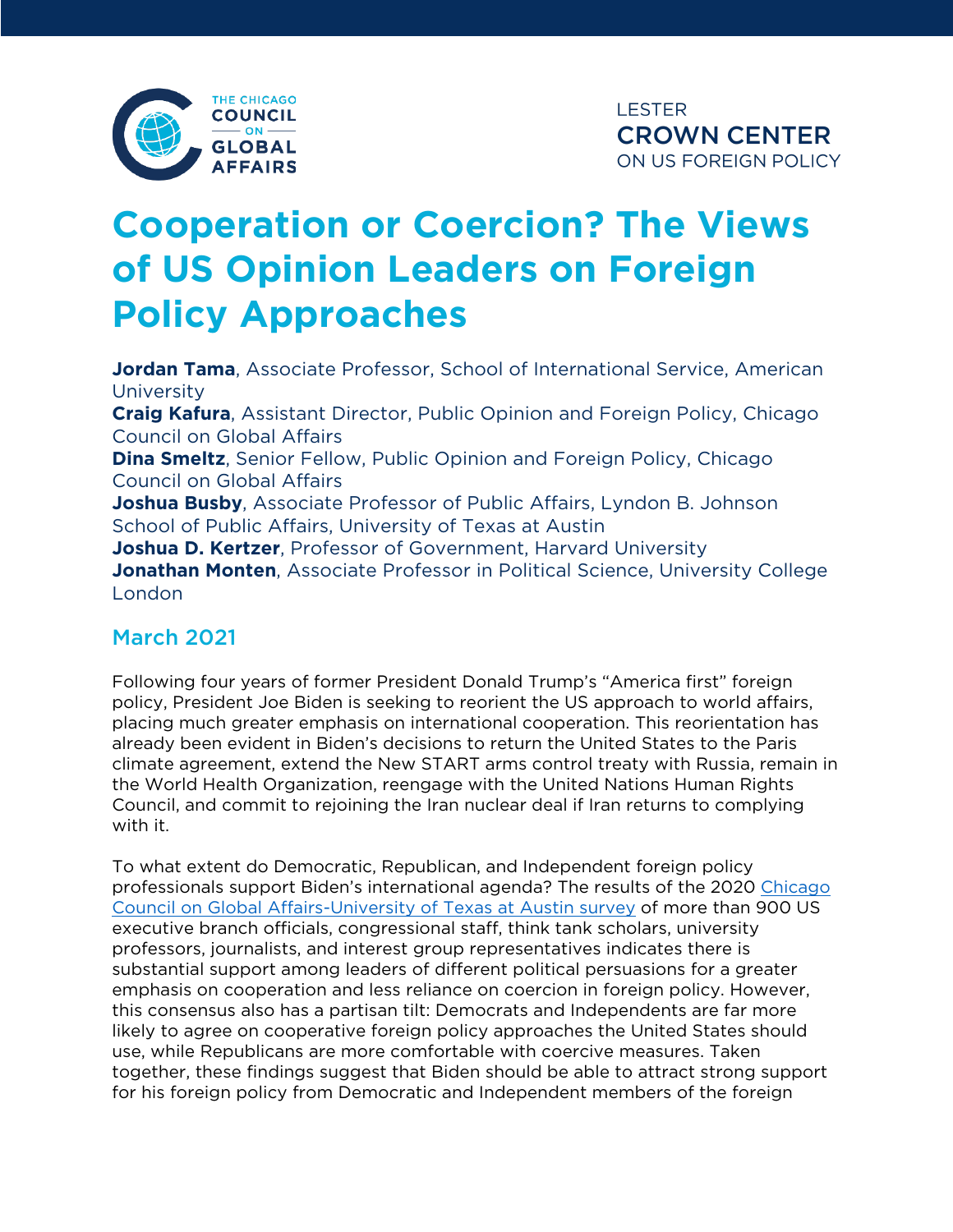policy community but will find it much more difficult to gain Republican backing for many of his international initiatives.

#### Key Findings

- Trade seems to be the most promising area for bipartisan agreement. Most Democratic, Republican, and Independent leaders favor increasing the use of free trade agreements and decreasing the use of tariffs in foreign policy.
- Democratic and Independent leaders strongly favor participating more in international organizations, providing more aid to other countries, and relying less on economic sanctions and threats of military force. Republican leaders are divided on these questions.
- Republican leaders diverge sharply from Democratic and Independent leaders when it comes to defense spending. Most Democrats and Independents favor defense cuts, while Republican leaders are more inclined to maintain or increase defense spending.

#### Economic Statecraft

Trump advanced a protectionist economic agenda, pulling out of some major international trade agreements and using tariffs extensively against both adversaries and allies. While Biden has not yet indicated whether he will preserve or lift most of Trump's tariffs, he has sharply criticized Trump's unilateral approach on trade.

The 2020 Chicago Council on Global Affairs-University of Texas at Austin foreign policy opinion leaders survey shows that most leaders think the United States should pursue a more cooperative approach on international economics. About two-thirds of Democratic (68%) and Republican (62%) foreign policy opinion leaders say the United States should sign free trade agreements with other countries more often. At the same time, a large majority of Democratic (88%) and a narrow majority of Republican (54%) leaders think the United States should place tariffs on other countries' goods less often. Support for an internationalist trade policy is also high among leaders who identify as Independents, with two-thirds (64%) supporting the signing of more free trade agreements and 86 percent favoring a reduction in the use of tariffs.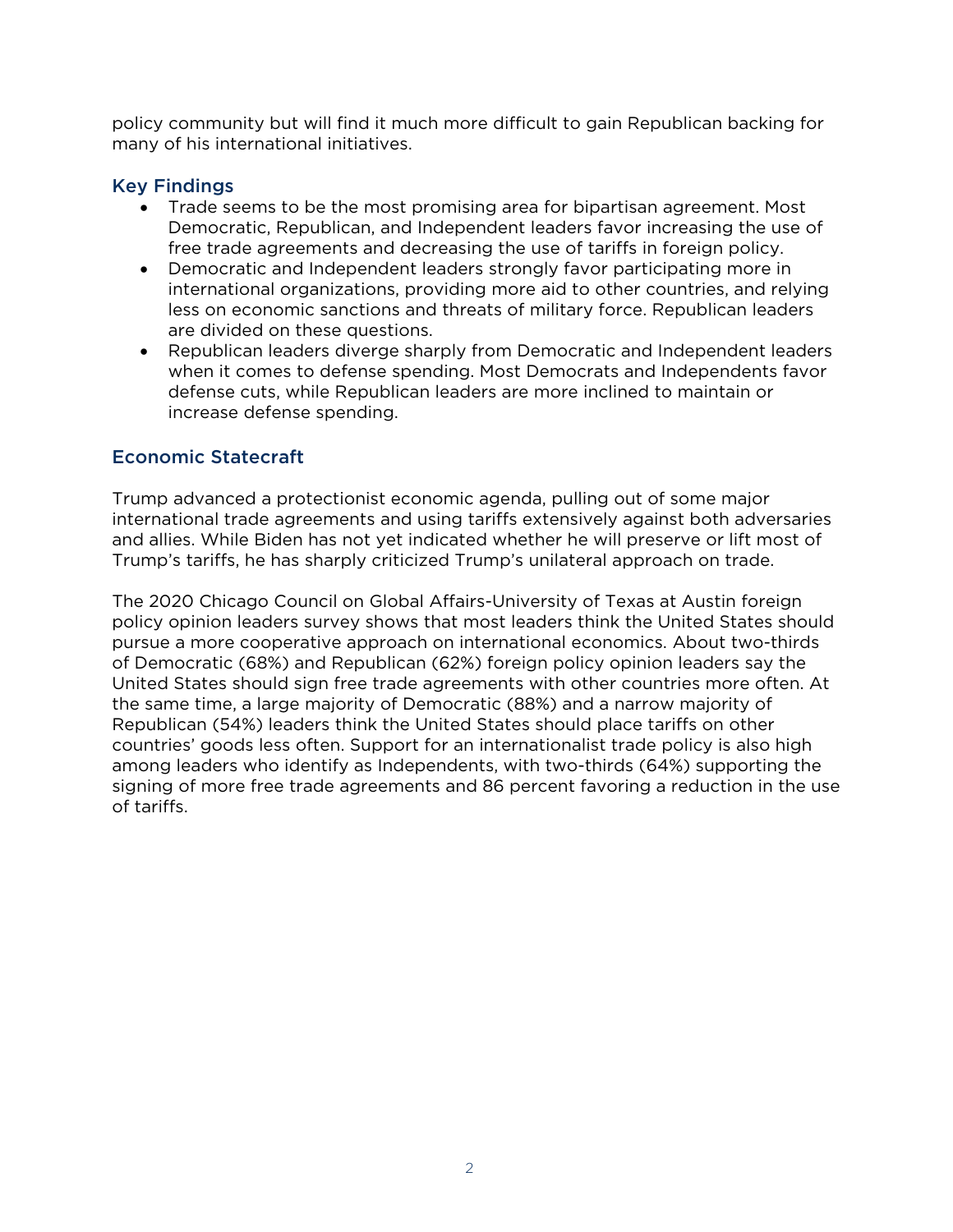# **Trade and Tariffs**

*The United States uses different foreign policy approaches to achieve its foreign policy goals. Do you think the United States should use the following foreign policy approaches more than it is now, less than it is now, or the same as it is now? (%)*



Economic sanctions were another instrument of economic statecraft that previous administrations, and particularly the Trump administration, used extensively. Yet, majorities of Democratic (56%) and Independent (58%) leaders say the United States should place sanctions on other countries less often, whereas just 7 percent of Democrats and 5 percent of Independents say the United States should employ sanctions more often. Republican leaders are most likely to be satisfied with the use of sanctions under the previous administration (51%). Among remaining Republican leaders, more lean toward saying the United States should use sanctions less (33%) than saying the United States should use them more (16%).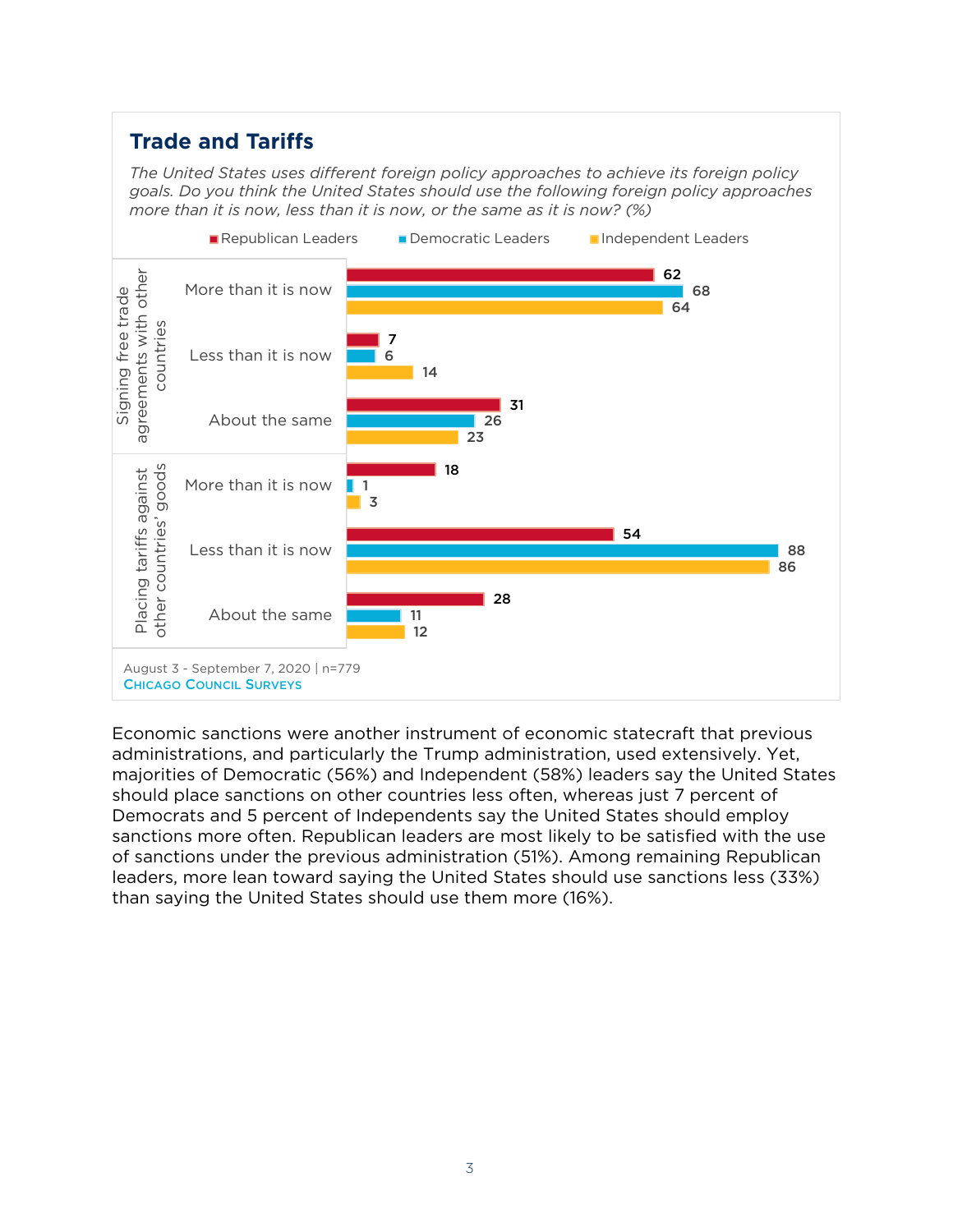## **Sanctions**

*The United States uses different foreign policy approaches to achieve its foreign policy goals. Do you think the United States should use the following foreign policy approaches more than it is now, less than it is now, or the same as it is now? Placing sanctions on other countries (%)*



## Multilateralism

Biden's commitment to multilateral cooperation may represent the sharpest difference with Trump. Democratic and Independent foreign policy leaders share Biden's multilateralism. Nine out of ten Democratic leaders (90%) and three in four Independent leaders (75%) think the United States should sign more international agreements. Ninety-five percent of Democrats and eight in ten Independents (80%) think the United States should participate more in international organizations.

Republican leaders are split on these questions: half (51%) think the US rate of signing international agreements under the Trump administration was about right, while the rest are divided (28% favoring more often, 21% favoring less often). A plurality of Republicans (44%) believe the United States should participate more in international organizations, while a third (33%) favor keeping participation about the same. A quarter (23%) say the United States should participate in them less. The partisan gaps in attitudes concerning multilateralism mirror [findings](https://www.thechicagocouncil.org/sites/default/files/2020-11/2014 Chicago Council Opinion Leaders Survey Report_FINAL.pdf) from earlier [surveys](http://sites.utexas.edu/busby/files/2011/10/BusbyMontensm.pdf) showing that Republican leaders are outliers in their views regarding global institutions and treaties.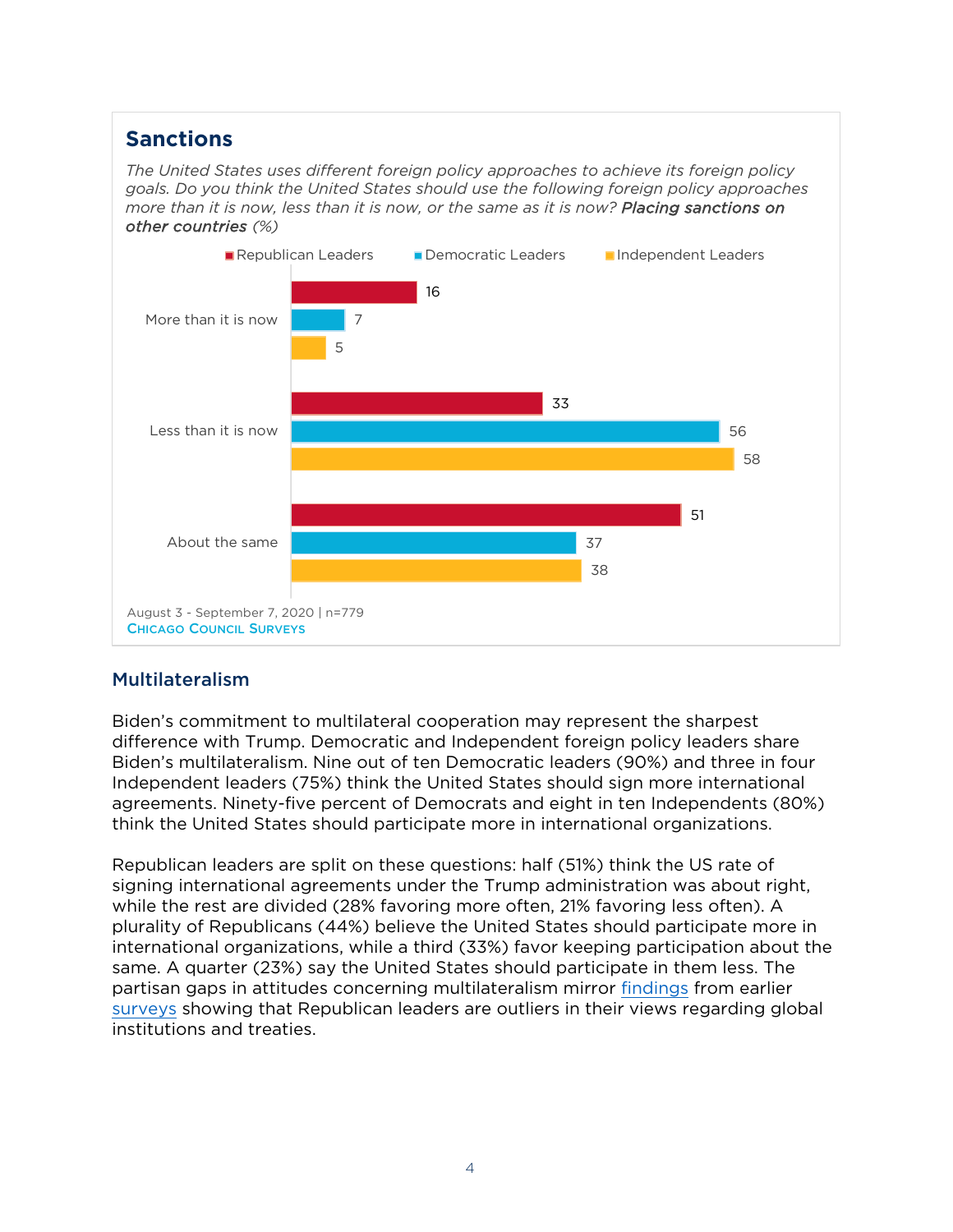## **International Agreements and Organizations**

*The United States uses different foreign policy approaches to achieve its foreign policy goals. Do you think the United States should use the following foreign policy approaches more than it is now, less than it is now, or the same as it is now? (%)*



## Foreign Aid

Whereas Trump sought to slash the US foreign aid budget, Biden argued for investing in the economic development of other countries in his first major [foreign](https://www.whitehouse.gov/briefing-room/speeches-remarks/2021/02/04/remarks-by-president-biden-on-americas-place-in-the-world/)  [policy speech](https://www.whitehouse.gov/briefing-room/speeches-remarks/2021/02/04/remarks-by-president-biden-on-americas-place-in-the-world/) as president. That idea is a popular one among Democratic opinion leaders: four-fifths of Democratic leaders (80%) think the United States should increase its provision of economic aid as a foreign policy tool, and 86 percent of Democrats think the United States should provide more overseas humanitarian aid. Most Independent leaders also favor increasing humanitarian (69%) and economic (62%) aid.

Republican leaders are more divided on the use of aid. Regarding economic aid, a third of Republicans (34%) favor an increase, two in ten (20%) favor a decrease, and 46 percent favor no major change. On humanitarian aid, a majority (57%) favor maintaining current levels, a third (34%) support an increase, and eight percent support a decrease.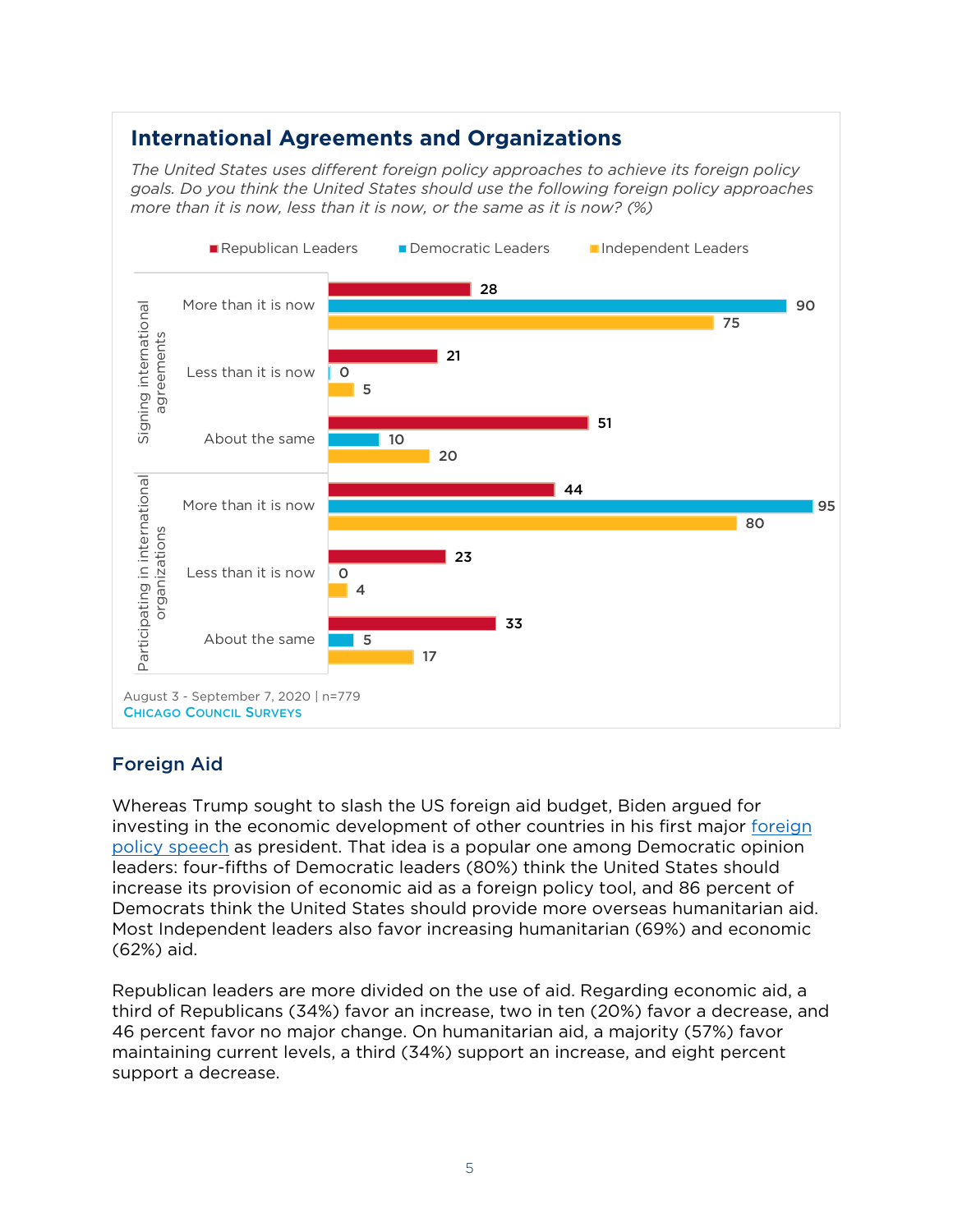## **Economic and Humanitarian Aid**

*The United States uses different foreign policy approaches to achieve its foreign policy goals. Do you think the United States should use the following foreign policy approaches more than it is now, less than it is now, or the same as it is now? (%)*



## Military Strikes and Defense Spending

In recent years, the United States has threatened or employed military force against a variety of countries and armed groups, including Syria, Iran, Libya, North Korea, al-Qaeda, and ISIS. Majorities of Democratic (77%) and Independent (69%) leaders say the United States should threaten adversaries with military force less often, while smaller majorities of these groups (62% and 55%, respectively) think the United States should launch drone strikes against suspected terrorists less frequently.

Republican opinion leaders are more comfortable with recent patterns in the use of force. Six in ten Republicans favor using military threats against adversaries (62%) and drone strikes against suspected terrorists (61%) with about the same frequency as they have been getting used. The remainder split between supporters of reducing the use of these instruments and supporters of using them more often.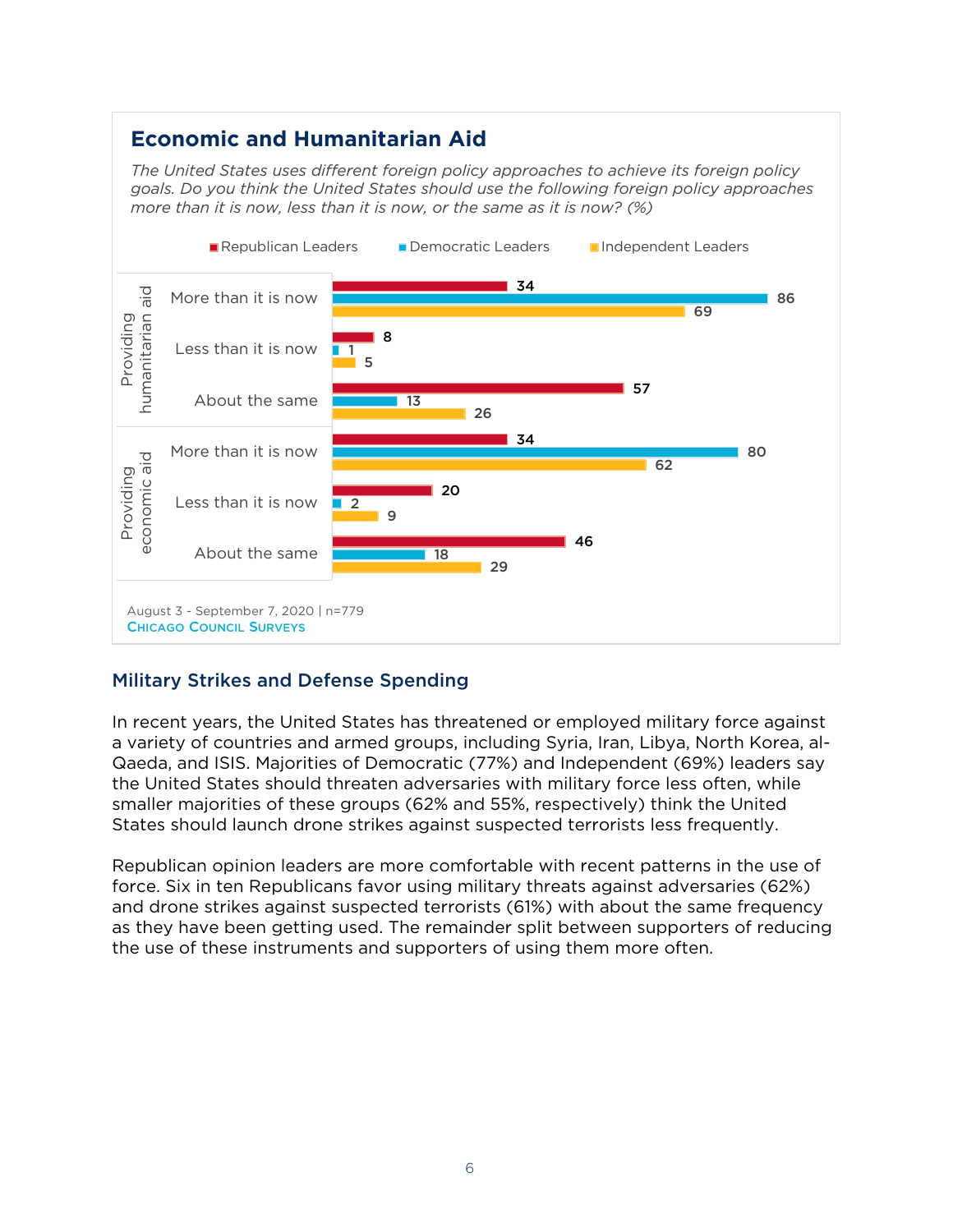## **Military Threats and Drone Strikes**

*The United States uses different foreign policy approaches to achieve its foreign policy goals. Do you think the United States should use the following foreign policy approaches more than it is now, less than it is now, or the same as it is now? (%)*



Attitudes on the defense budget also reveal a large gap between Democratic and Independent leaders on the one hand and Republican leaders on the other. Whereas three-quarters of Democrats (75%) and a majority of Independents (58%) favor reducing defense spending, only two in ten Republicans (21%) support defense cuts. Conversely, one percent of Democrats, seven percent of Independents, and 39 percent of Republicans say the United States should increase defense spending.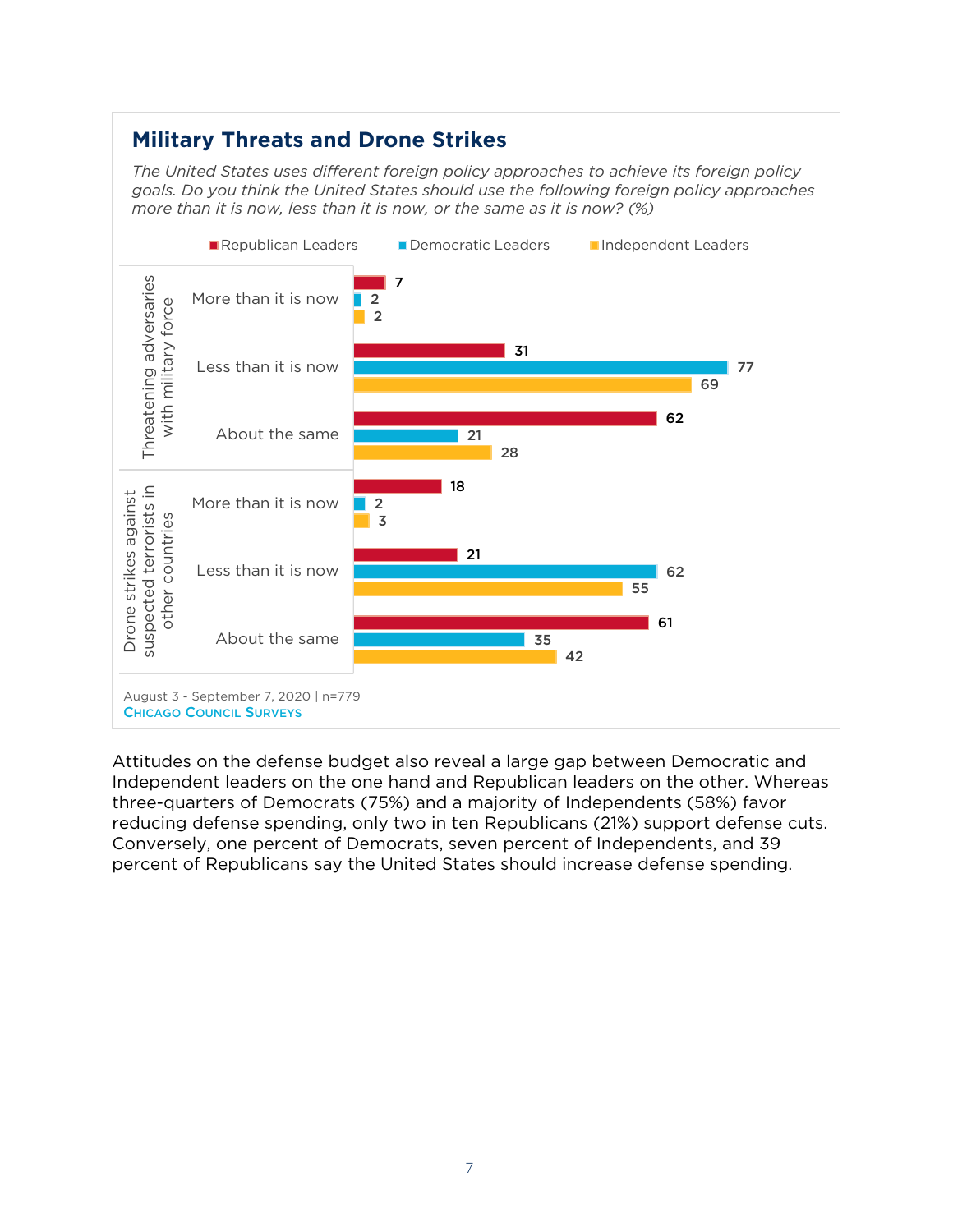# **US Defense Spending**

*Below is a list of present federal government programs. For each, please select whether you feel it should be expanded, cut back, or kept about the same. Defense spending (%)*



#### **Conclusions**

There exists a striking degree of consensus among Democratic and Independent leaders about the type of foreign policy the United States should pursue. By large margins, Democratic and Independent foreign policy opinion leaders back a greater emphasis on cooperation and less reliance on coercion. Republican leaders share this point of view on international economic policy but are more divided in other foreign policy areas.

The [2020 Chicago Council Survey](https://www.thechicagocouncil.org/research/public-opinion-survey/2020-chicago-council-survey) of the American public shows that similar differences exist between people who support the Democratic and Republican Parties. Democrats want to work within the international community and use multilateralism to project US influence. They favor increasing participation in international organizations, signing international agreements more, and more frequently providing humanitarian and economic aid. For their part, Republicans favor projecting US military and economic power abroad. Republicans among the public are much more likely than Democrats to support increasing the use of coercive measures such as drones, sanctions, and tariffs.

The results of these two surveys show that the views of the foreign policy professionals and their partisans among the public are fairly synchronized. These findings may provide some clues regarding the prospects for Biden to gain bipartisan support for core elements of his foreign policy. Biden's foreign policy approach